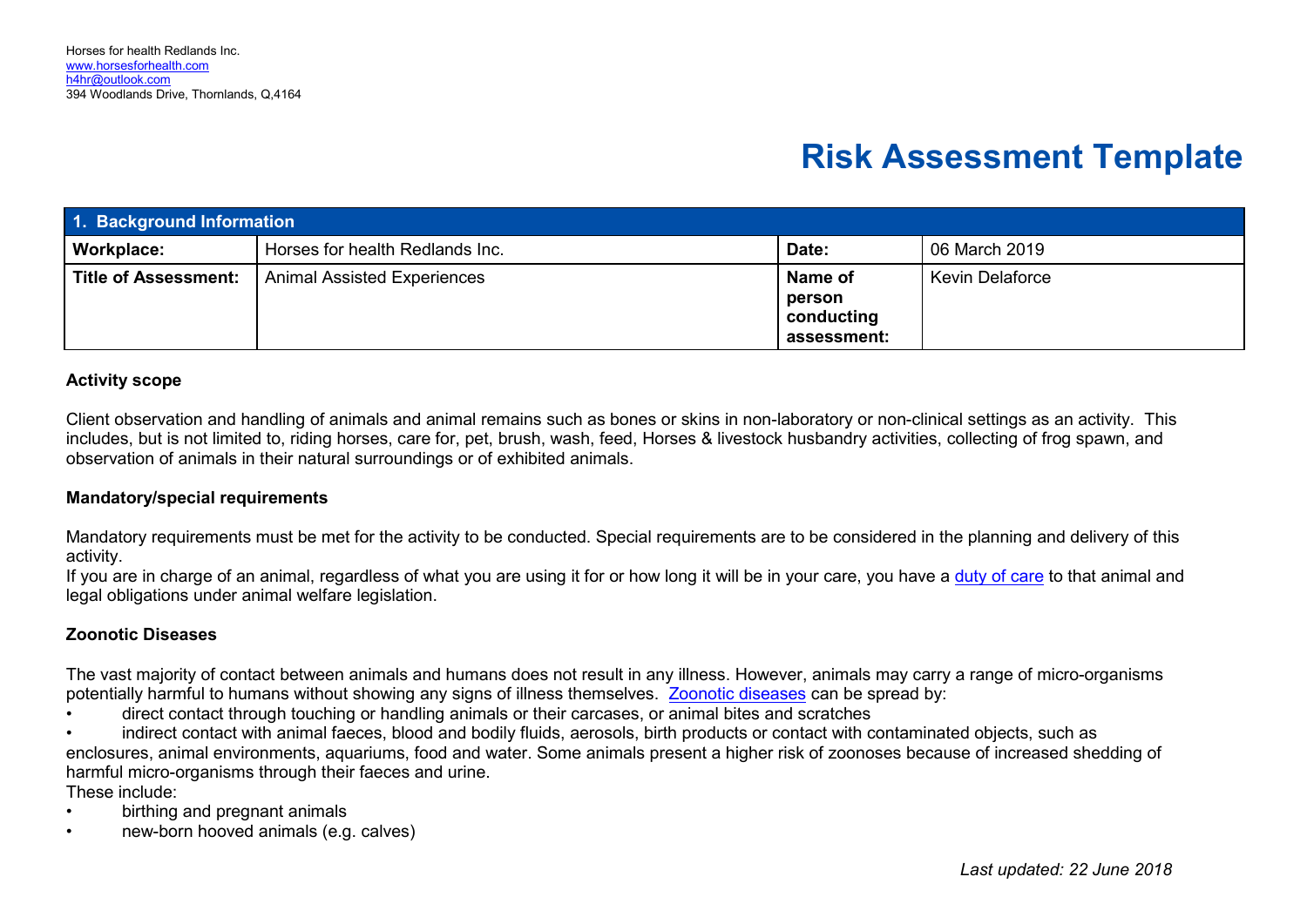- newly hatching chickens
- some reptiles and amphibians (e.g. snakes, lizards, frogs)
- animals that are stressed or unwell.

Certain groups of people may be at increased risk of contracting zoonoses and may suffer more severe symptoms (e.g. young children, immunocompromised individuals).

For comprehensive advice and precautionary measures about safe contact with animals, refer to [Animal contact guidelines.](https://www.health.qld.gov.au/__data/assets/pdf_file/0023/444371/zoo-guidelines.pdf)

#### **Risk Level**

- Low risk: Activities with no contact or minimal contact with animals where the threat of injury, bites, stings or scratches being inflicted is minimal (e.g. observation of animals in their natural surroundings.); low impact care and handling of small domesticated animals; and handling of exhibited animals under supervision.
- Medium risk: Routine non-invasive husbandry procedures with low impact on the animal concerned (e.g. grooming, cleaning of cages, noninvasive measurement of body weight); working in environments with medium risk of transmission of zoonoses (e.g. dusty livestock yards); and handling of animals where injury requiring minor first aid treatment is possible.
- High risk: Equine Assisted Therapy / activities including riding, training, washing, brushing Horses.

#### **Minimum supervision requirements**

• A trainer with competence (knowledge and skills) in the activity being undertaken and its potential hazards. Evidence of competence is to be provided in the form of a signed Affidavit stating the providers competence & listing prior experience & or prior employers.

#### **Minimum qualifications for supervisors**

• An adult other than a registered teacher/ Psychologist / Therapist with competence (knowledge and skills) in the activity being undertaken, working under established safety procedures.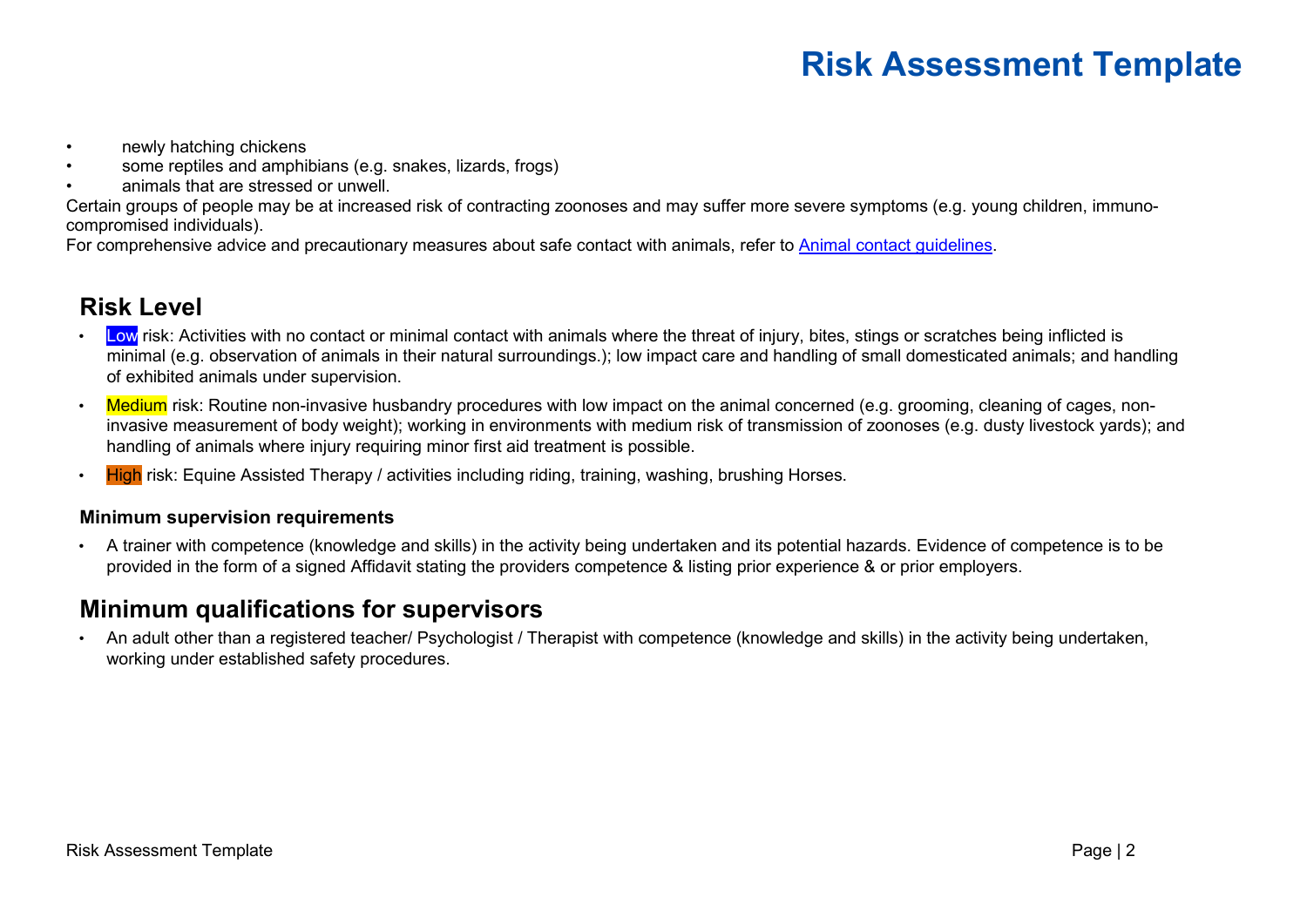#### **Minimum requirements for equipment/facilities**

- Facilities (e.g. location, cages, yards, pens) that contain and safeguard the welfare of the animal/s and are sufficiently large enough to allow the animal freedom of movement and freedom from discomfort.
- Containment and restraint equipment (e.g. fencing, cages, traps, collars, harnesses, leashes) must be properly maintained, suitable for the particular animal, and used as intended.
- Areas where animals are handled are free from obstructions that pose a hazard to the handlers and animals, and the surface and terrrain are suitable for use.
- Suitable facilites or equipment to dispose of animal wastes and effluent hygienically.

Protective clothing (e.g. gloves, masks) and suitable footwear as relevant.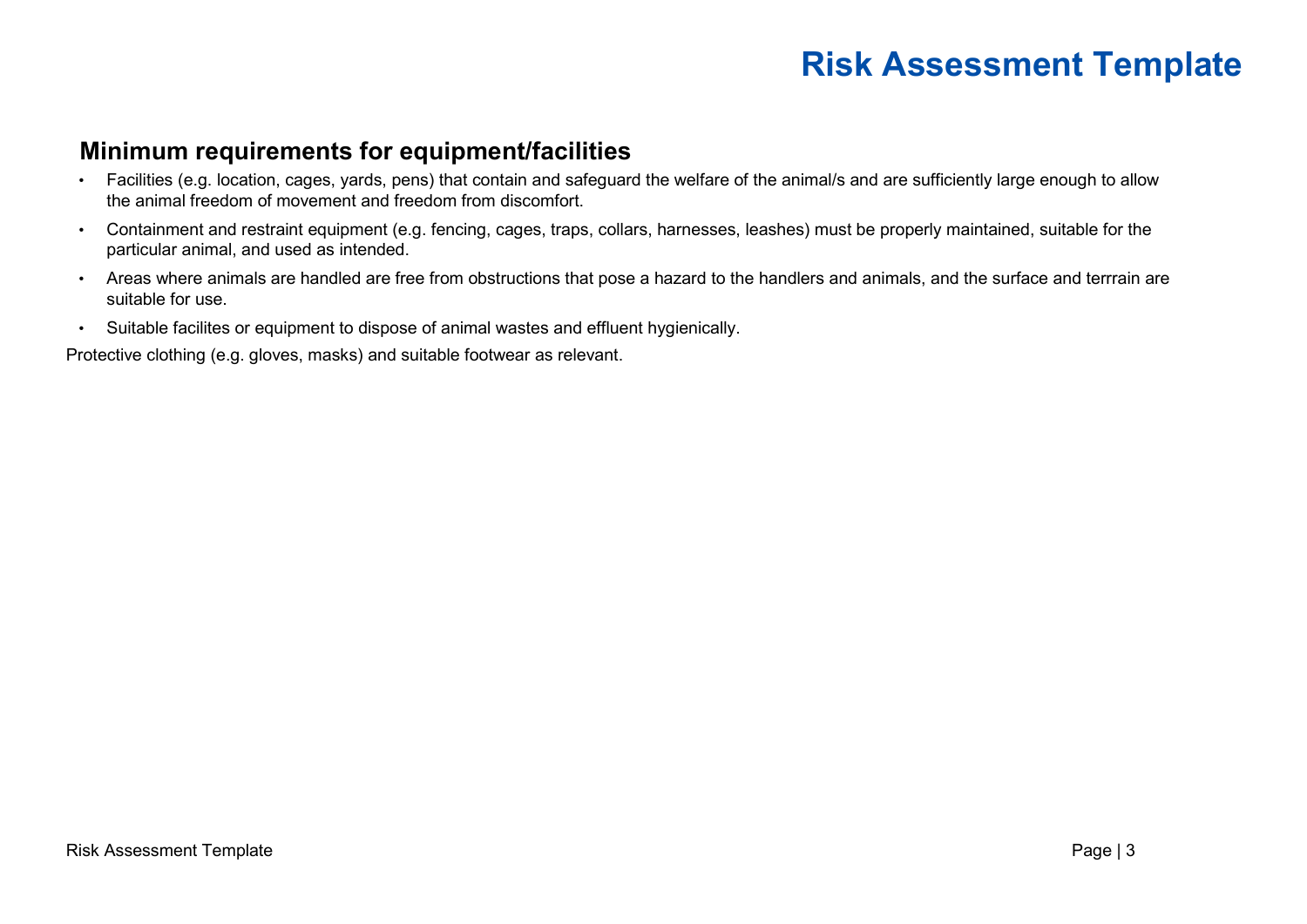| 2. Risk Assessment |                                            |                                                                                                                                                                                                                                                                                                                                                                                                                                                                                                                                                                                                                                                                                                                                                                                                         |                              |                                                                                                                                                      |
|--------------------|--------------------------------------------|---------------------------------------------------------------------------------------------------------------------------------------------------------------------------------------------------------------------------------------------------------------------------------------------------------------------------------------------------------------------------------------------------------------------------------------------------------------------------------------------------------------------------------------------------------------------------------------------------------------------------------------------------------------------------------------------------------------------------------------------------------------------------------------------------------|------------------------------|------------------------------------------------------------------------------------------------------------------------------------------------------|
|                    | <b>Identify and list</b><br><b>Hazards</b> | <b>List Current Risk Controls</b>                                                                                                                                                                                                                                                                                                                                                                                                                                                                                                                                                                                                                                                                                                                                                                       | <b>Risk</b><br><b>Rating</b> | <b>List Additional</b><br><b>Controls</b> (if any<br>- where current<br>controls are not<br>adequately<br>managing the<br>level of risk)             |
|                    | <b>Biological</b><br>material              | Ensure staff and students are aware of the potential disease transmission risks associated with the animal or animal<br>part being handled.<br>Implement appropriate handling and protective measures relevant to the route of transmission of potential zoonoses<br>as outlined in Appendix 1 of Animal contact guidelines.<br>Establish and follow hygiene guidelines when handling animals, their food and water, and when cleaning out cages<br>and pens.<br>Ensure animals, especially those in the wild, are handled as little as possible, using protective equipment (e.g. leather<br>gloves) when appropriate.<br>Ensure all animals are screened thoroughly for parasites (e.g. ticks and fleas) and students are warned of the potential<br>hazards, symptoms and course of remedial action. | <b>Medium</b>                | •Document risks<br>and controls in<br>regular planning<br>documents.<br>•Manage risk<br>through regular<br>planning<br>processes OR<br>complete this |
| $\overline{3}$     | <b>Environmental</b><br>conditions         | Remain aware of the allergen and disease risks associated with dust, dry matter and airborne organisms (e.g. Q<br>fever).<br>Assess, and ensure staff and students are aware of, the likely impact of environmental conditions (e.g. noise, adverse<br>weather) on the behaviour of a particular animal.                                                                                                                                                                                                                                                                                                                                                                                                                                                                                                | <b>LOW</b>                   | •Manage risk<br>through regular<br>planning<br>processes.                                                                                            |
| $\boldsymbol{A}$   | <b>Hazardous</b><br>chemicals              | As relevant, ensure students are instructed in the appropriate storage and adminstration of veterinary<br>medicines and chemical treatments.                                                                                                                                                                                                                                                                                                                                                                                                                                                                                                                                                                                                                                                            | <b>LOW</b>                   | •Manage risk<br>through regular<br>planning<br>processes.                                                                                            |
| 5                  | <b>Student</b><br>considerations           | Assess the capacity of individual students to handle and restrain an animal using lowstress handling<br>techniques.                                                                                                                                                                                                                                                                                                                                                                                                                                                                                                                                                                                                                                                                                     | <b>LOW</b>                   | •Manage risk<br>through regular<br>planning<br>processes.                                                                                            |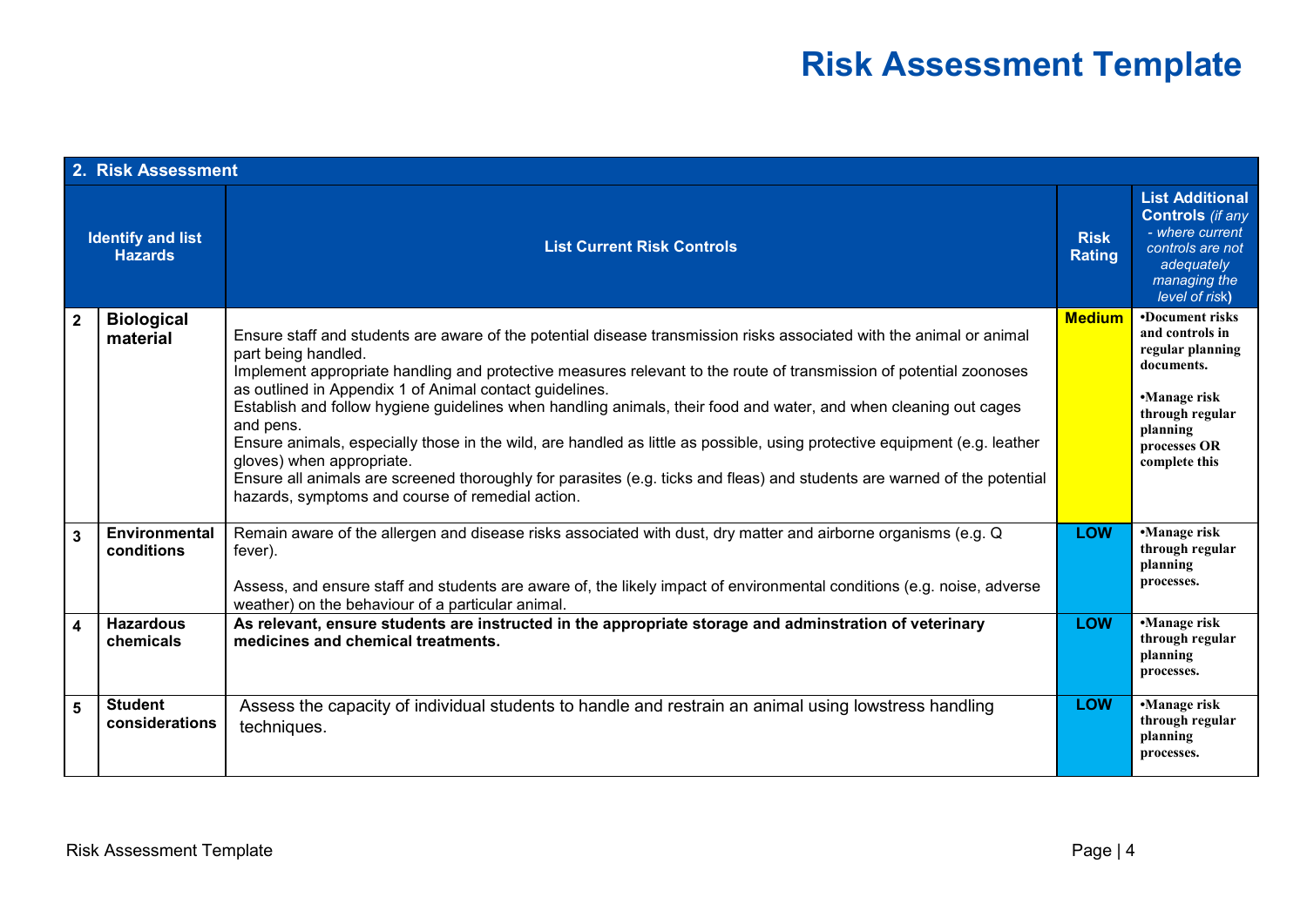| 2. Risk Assessment                         |  |                                                                                                                                                       |                              |                                                                                                                                          |
|--------------------------------------------|--|-------------------------------------------------------------------------------------------------------------------------------------------------------|------------------------------|------------------------------------------------------------------------------------------------------------------------------------------|
| <b>Identify and list</b><br><b>Hazards</b> |  | <b>List Current Risk Controls</b>                                                                                                                     | <b>Risk</b><br><b>Rating</b> | <b>List Additional</b><br><b>Controls</b> (if any<br>- where current<br>controls are not<br>adequately<br>managing the<br>level of risk) |
|                                            |  | Establish a procedure in case an animal escapes or is unexpectedly encountered in the field or school<br>grounds. This procedure would relate to the: |                              |                                                                                                                                          |
|                                            |  | anticipated class reaction<br>$\blacksquare$                                                                                                          |                              |                                                                                                                                          |
|                                            |  | location (e.g. classroom, farmyard or bush)<br>-                                                                                                      |                              |                                                                                                                                          |
|                                            |  | capture equipment<br>۰                                                                                                                                |                              |                                                                                                                                          |
|                                            |  | particular animal or type of animal.                                                                                                                  |                              |                                                                                                                                          |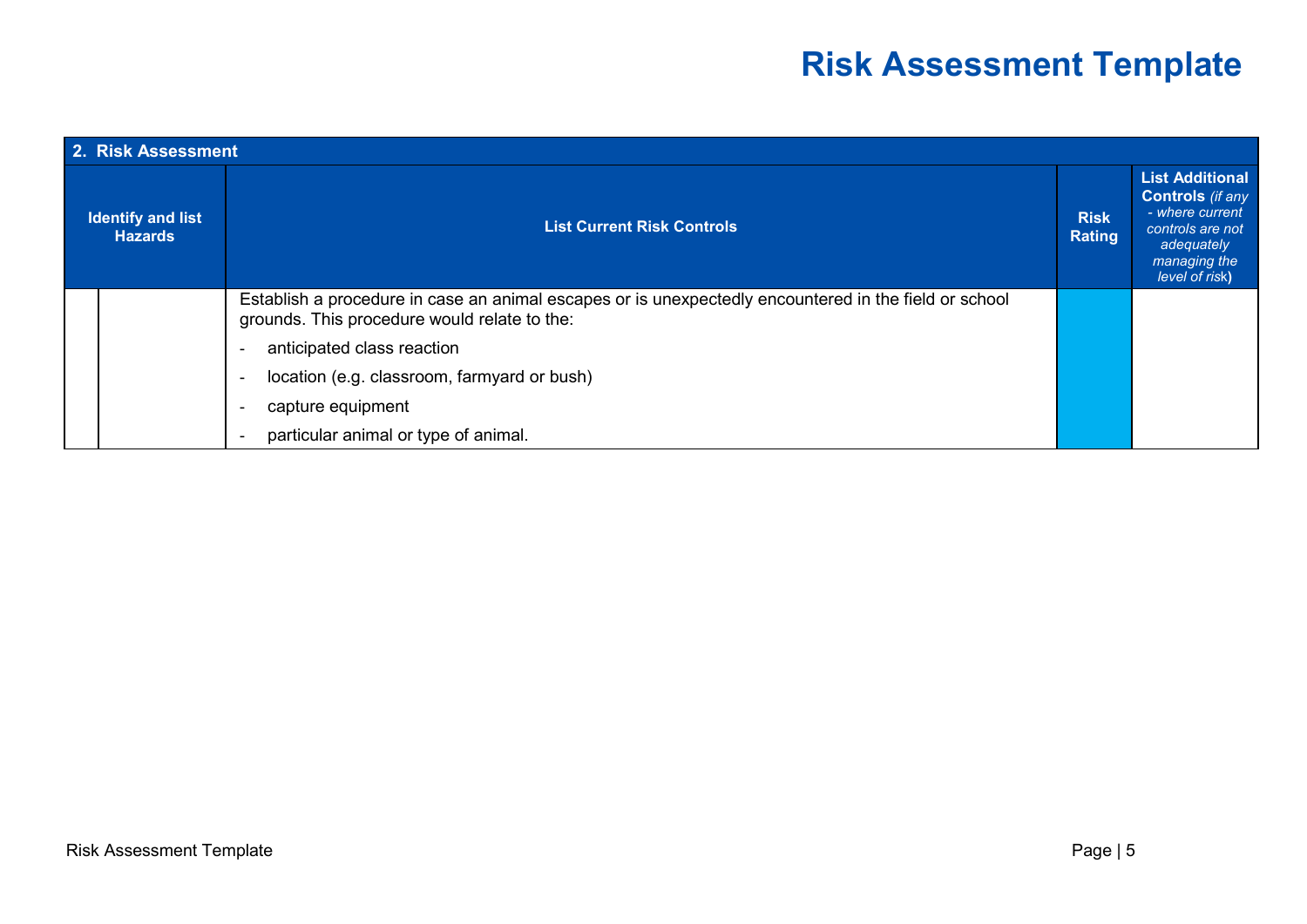the ratings in the top row

| <b>Descriptor</b> | <b>Level</b> | <b>Definition</b>                                 |
|-------------------|--------------|---------------------------------------------------|
| Insignificant     | 1            | No injury                                         |
| Minor             | $\mathbf{2}$ | Injury/ ill health requiring first aid            |
| Moderate          | 3            | Injury/ill health requiring medical<br>attention  |
| <b>Major</b>      | 4            | Injury/ill health requiring hospital<br>admission |
| <b>Severe</b>     | 5            | Fatality                                          |

**3. Risk Matrix –** Using the matrix calculate the level of **risk** by finding the intersection between the likelihood and the consequences

| <b>Likelihood</b>        | <b>Consequence</b> |               |                 |                |                |
|--------------------------|--------------------|---------------|-----------------|----------------|----------------|
|                          | Insignificant      | <b>Minor</b>  | <b>Moderate</b> | Major          | <b>Severe</b>  |
| <b>Almost</b><br>Certain | <b>Medium</b>      | <b>High</b>   | <b>Extreme</b>  | <b>Extreme</b> | <b>Extreme</b> |
| Likely                   | Medium             | <b>Medium</b> | <b>High</b>     | <b>Extreme</b> | <b>Extreme</b> |
| <b>Possible</b>          | Low                | Medium        | <b>Medium</b>   | <b>High</b>    | <b>Extreme</b> |
| <b>Unlikely</b>          | Low                | Low           | <b>Medium</b>   | <b>Medium</b>  | <b>High</b>    |
| Rare                     | Low                | Low           | Low             | <b>Medium</b>  | <b>Medium</b>  |

**1. Consequence -** Evaluate the consequences of a risk occurring according to 2. Likelihood - Evaluate the likelihood of an incident occurring according to the ratings in the left hand column

| <b>Descriptor</b>        |              | <b>Level Definition</b>                                                                                                     |
|--------------------------|--------------|-----------------------------------------------------------------------------------------------------------------------------|
| Rare                     | 1            | May occur somewhere, sometime ("once in a life time /<br>once in a hundred years")                                          |
| <b>Unlikely</b>          | $\mathbf{2}$ | May occur somewhere within the Association over an<br>extended period                                                       |
| <b>Possible</b>          | 3            | May occur several times across the Association over a<br>period                                                             |
| Likely                   | 4            | May be anticipated multiple times over a period of time<br>May occur once every few repetitions of the activity or<br>event |
| <b>Almost</b><br>Certain | 5            | Prone to occur regularly<br>It is anticipated for each repetition of the activity of event                                  |

#### **4. Risk Level/Rating and Actions**

| <b>Descriptor</b> | <b>Definition</b>                                                                                  |  |  |
|-------------------|----------------------------------------------------------------------------------------------------|--|--|
|                   |                                                                                                    |  |  |
| <b>Extreme:</b>   | Notify Workplace Manager and/or Management OHS                                                     |  |  |
|                   | Nominee immediately. Corrective actions should be taken<br>immediately. Cease associated activity. |  |  |
| High:             | Notify Workplace Manager and/or Management OHS                                                     |  |  |
|                   | Nominee immediately. Corrective actions should be taken                                            |  |  |
|                   | within 48 hours of notification.                                                                   |  |  |
| <b>Medium:</b>    | Notify Nominated employee, HSR / OHS Committee.                                                    |  |  |
|                   | Nominated employee, OHS Representative / OHS Committee                                             |  |  |
|                   | is to follow up that corrective action is taken within 7 days.                                     |  |  |
| Low               | Notify Nominated employee, HSR / OHS Committee.                                                    |  |  |
|                   | Nominated employee, HSR / OHS Committee is to follow up                                            |  |  |
|                   | that corrective action is taken within a reasonable time.                                          |  |  |